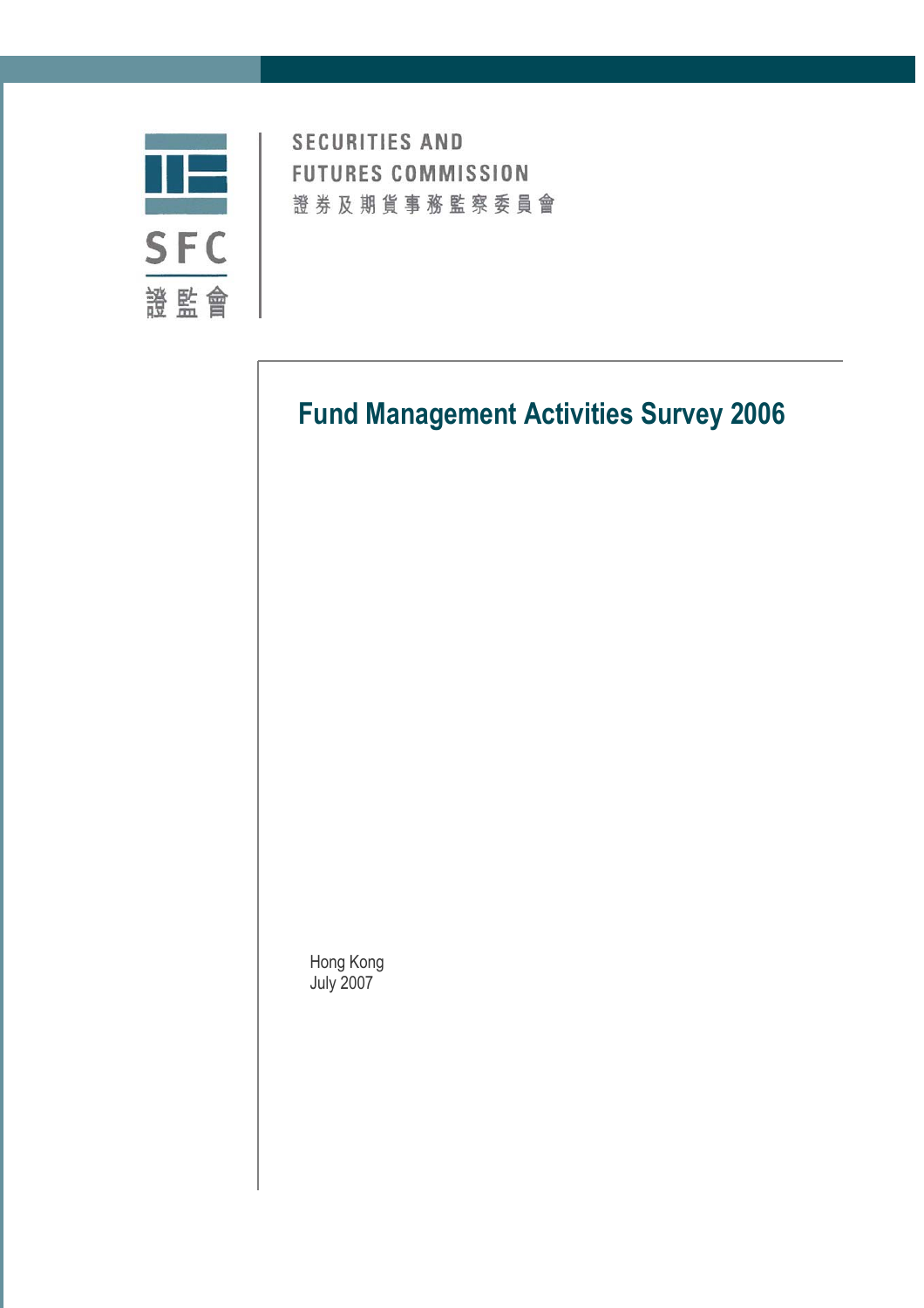# **Table of Contents**

|        | <b>Survey Summary</b>                                                          | $\mathbf{1}$ |
|--------|--------------------------------------------------------------------------------|--------------|
|        | <b>Outlook and Recent Developments</b>                                         | 5            |
|        | <b>Survey Report</b>                                                           |              |
|        |                                                                                | 8            |
|        |                                                                                | 9            |
|        |                                                                                | 10           |
| $\Box$ |                                                                                | 10           |
| $\Box$ | Asset management business of licensed corporations and registered institutions | 11           |
| $\Box$ |                                                                                | 11           |
| $\Box$ |                                                                                | 12           |
| $\Box$ | Asset management business (\$4,134 billion) – by allocation of investments     | 13           |
| $\Box$ | Asset management business (\$4,134 billion) – by location of management        | 13           |
|        | Assets managed in Hong Kong (\$2,315 billion) – by type of funds               | 14           |
|        | Assets managed in Hong Kong (\$2,315 billion) – by geographical spread         | 15           |
| $\Box$ |                                                                                | 16           |
| $\Box$ |                                                                                | 17           |
| $\Box$ |                                                                                | 18           |
| $\Box$ |                                                                                | 18           |
|        |                                                                                | 20           |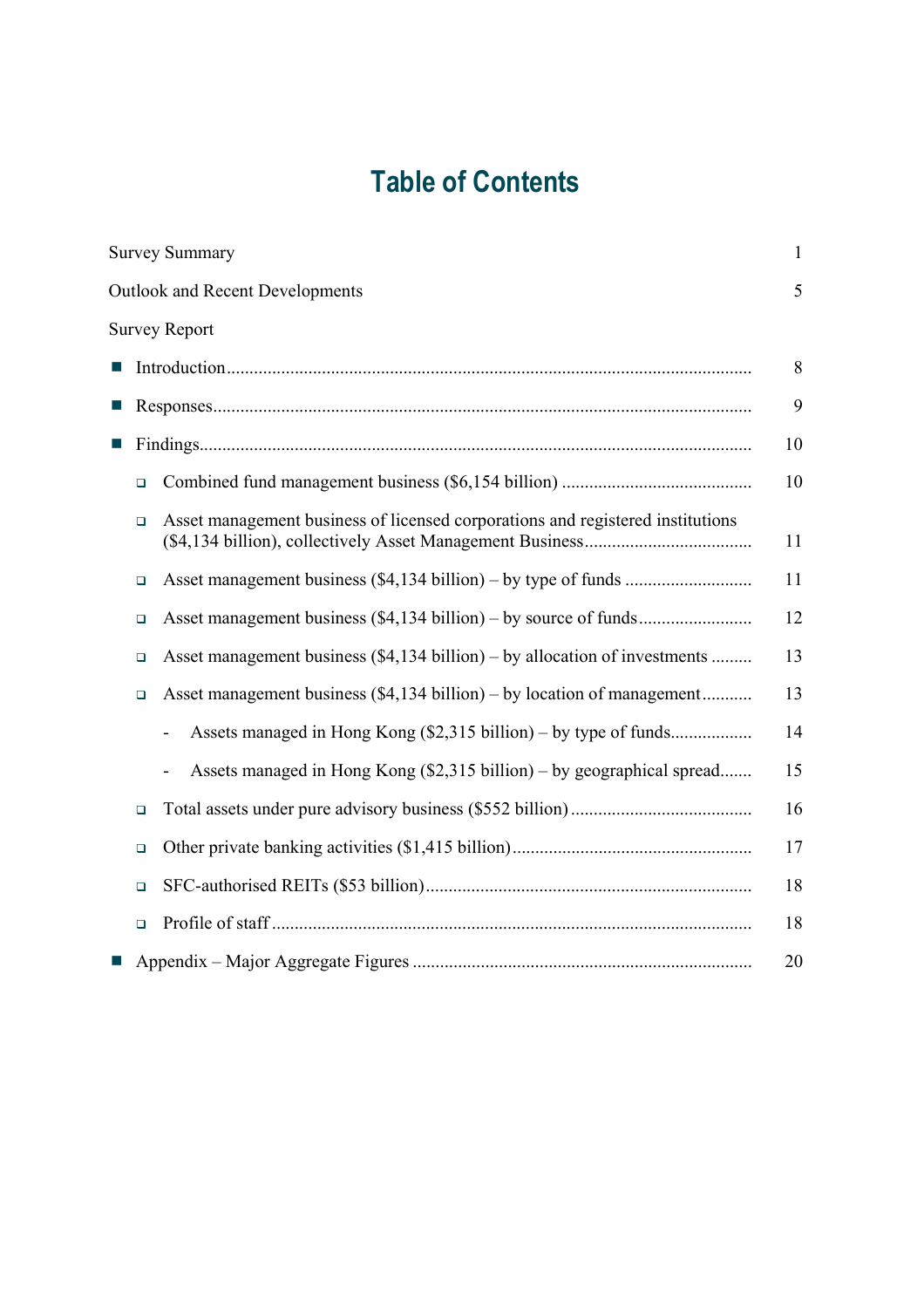# **Survey Summary**

The Securities and Futures Commission ("SFC") has conducted a Fund Management Activities Survey ("FMAS") for the year ended 31 December 2006. The survey covered fund management activities among licensed corporations<sup>1</sup> and registered institutions<sup>2</sup>. The major findings are summarised as follows<sup>3,4</sup>:

1. The combined fund management business<sup>5</sup> of Hong Kong recorded 36.0% year-on**year increase to \$6,154 billion as at the end of 2006. (2-year growth: 70.1%).** 



**Combined Fund Management Business (HK\$ in billions)**

 **Components in Combined Fund Management Business** 



Legend REITs: Real Estate Investment Trusts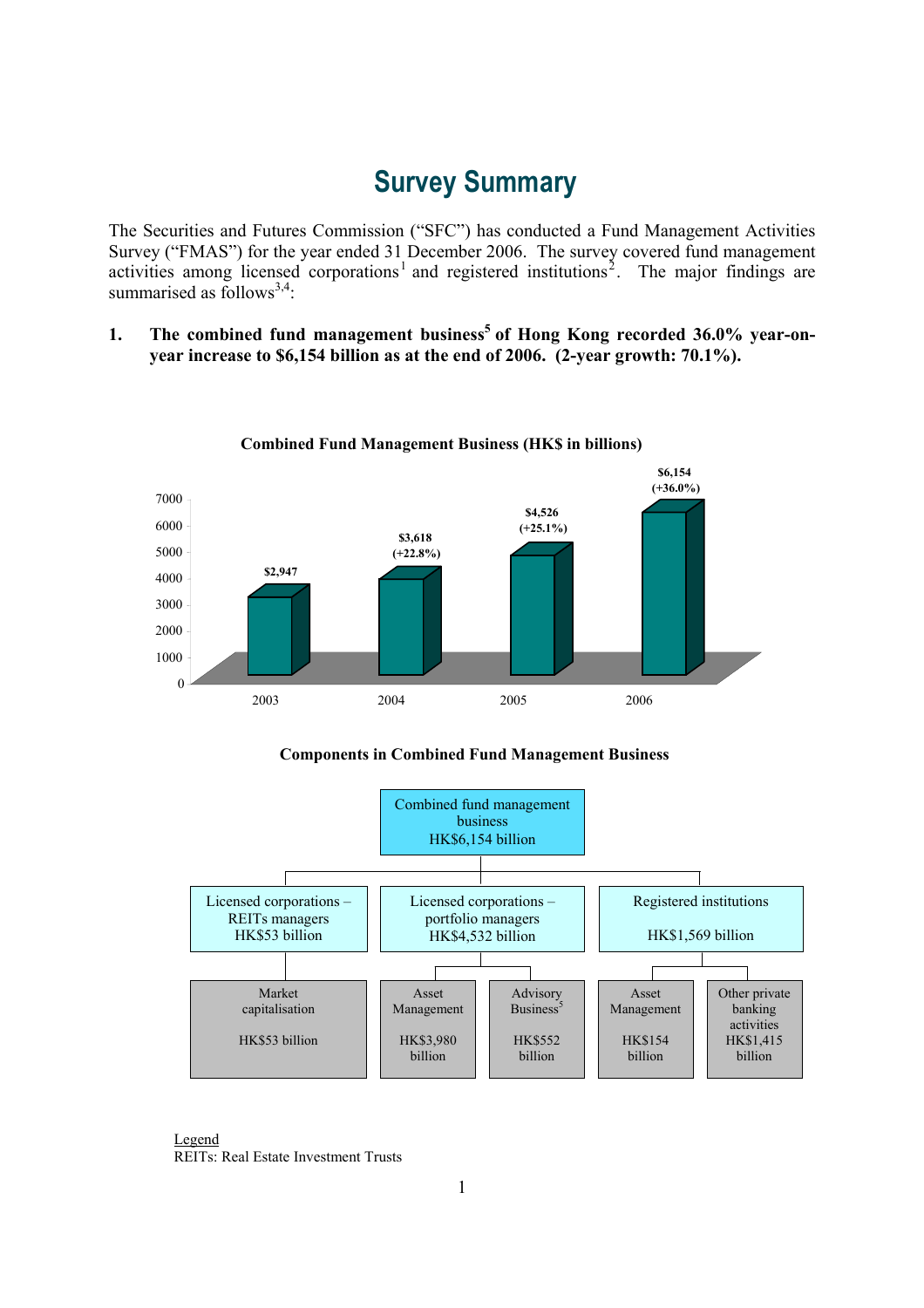- Asset management, which accounted for the largest share of the combined fund management business, recorded an impressive growth rate of 27.5% in 2006, after an 18.3% rise in 2005. Advisory business and other private banking activities showed remarkable growth of 67.1% and 54.5% respectively, up from a lower base of comparison but importantly, indicating a broadening in the range of fund management activities conducted in Hong Kong.
- Licensed corporations maintained their dominance in building assets under management, while registered institutions continued to gather strength in their efforts to provide fee-based services such as private banking to their clients, in addition to the traditional banking services.
- The expansion of the investment scope of the overseas wealth management business of Mainland commercial banks on behalf of clients, generally known as the Qualified Domestic Institutional Investors ("QDII") business of Mainland commercial banks, as announced by the China Banking Regulatory Commission ("CBRC") in May 2007 and the Provisional Rules for QDII Investing in Overseas Securities as announced by the China Securities Regulatory Commission ("CSRC") in June 2007 are expected to provide a source of sustained growth for the combined fund management business in Hong Kong. Furthermore, under the Supplement IV to the Mainland and Hong Kong Closer Economic Partnership Arrangement ("CEPA IV"), qualified Mainland fund management companies are allowed to set up businesses in Hong Kong, thus enhancing the breadth of the financial intermediary base in Hong Kong.
- **2. Hong Kong continued to attract investment capital from non-Hong Kong investors. Funds sourced from these investors have consistently accounted for over 60% of the fund management business in Hong Kong. In 2006, of the total \$6,101 billion worth of non REIT fund management business recorded, 62.1% or \$3,786 billion was sourced from non-Hong Kong investors.**



### **Fund Management Business - by source of funds (HK\$ in billions)**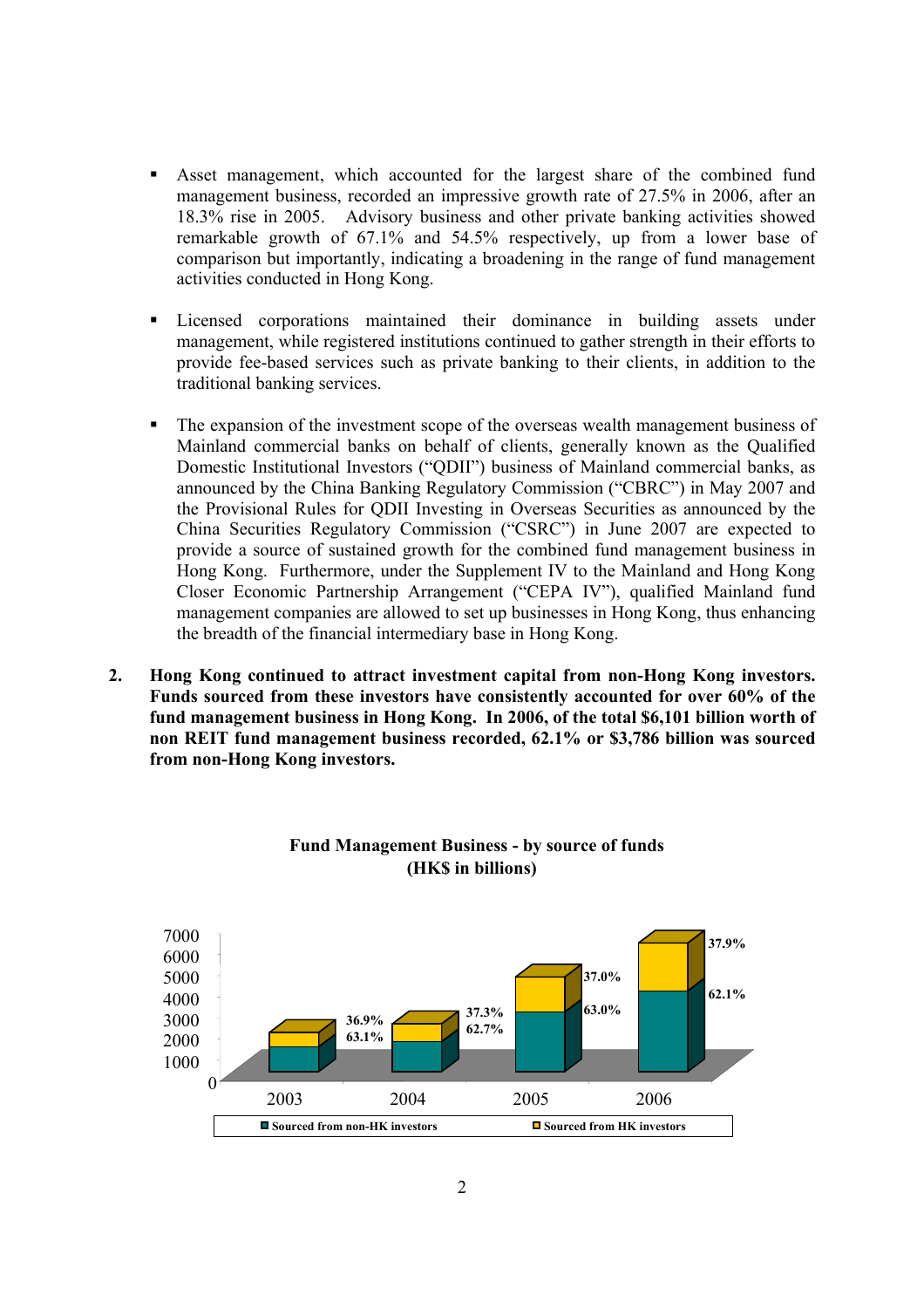- The ability to attract capital from non-Hong Kong investors can be attributed to the advantages offered by Hong Kong, namely the presence of a large number of international financial institutions, the quality and expertise of the investment professionals and the established platform that Hong Kong provides for investment in the growing regional economies.
- **3. The proportion of assets managed in Hong Kong has demonstrated steady growth over the years, accounting for 56.0% of the asset management business (\$4,134 billion) of licensed corporations and registered institutions, up from 52.7% in 2003.**



#### **Asset Management Business - by location of management (HK\$ in billions)**

- The increased proportion of assets managed in Hong Kong on the back of a growing pool of investment capital demonstrates both the capability and skills of the investment professionals in Hong Kong, and Hong Kong as a preferred location for conducting asset management business in the region.
- With the significant opportunities offered by the QDII scheme, the funds managed in Hong Kong are expected to show significant growth, as licensed corporations and registered institutions are well-positioned to capture fund management business in this area, given their established networks in the Mainland.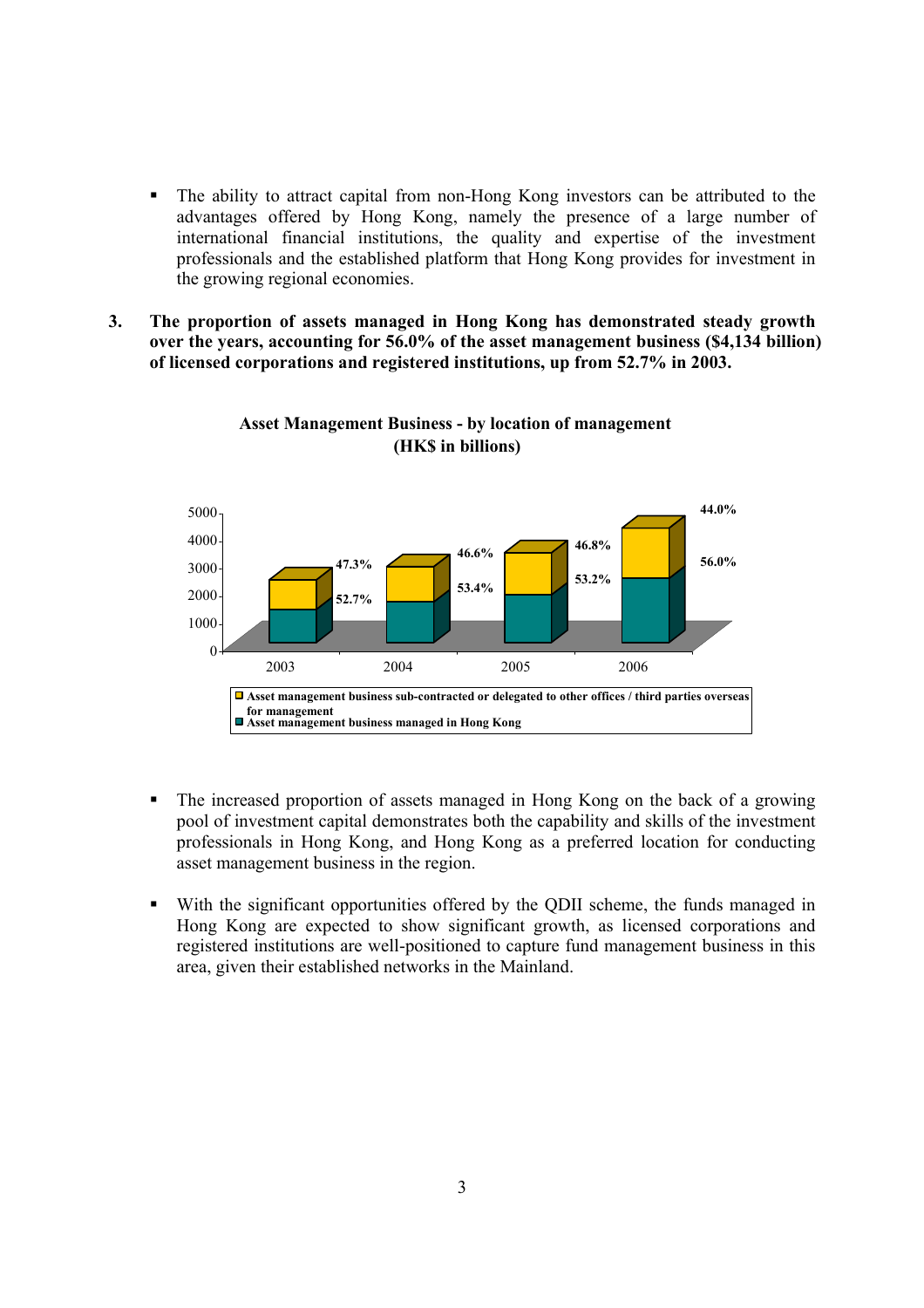**4. Investment in Asian assets remained buoyant, supported by continued economic growth in Asia. Of the \$2,315 billion worth of assets managed in Hong Kong, 80.0% (\$1,852 billion) was invested in Asia. The consistently high percentage of assets allocated to Asia reflects Hong Kong's position as a centre for managing investments in the Mainland and other parts of Asia as a whole.** 



### **Assets Managed in Hong Kong - by geographical spread (HK\$ in billions)**

- The level of investments in Asia remained high and accounted for 80.0% of the assets managed in Hong Kong, prompted by the strong performance of the regional economies. Of this 80.0%, 42.2% was invested in Hong Kong and the Mainland and 37.8% in the rest of Asia Pacific.
- The substantial investments in the Asian Pacific region (outside the Mainland and Hong Kong) suggest that the market practitioners in Hong Kong have developed valuable insight and understanding of the underlying economics, regulatory environment and business practice in the region, contributing to Hong Kong being a center for managing investment capital destined for investment in not only the Mainland but also the rest of Asia.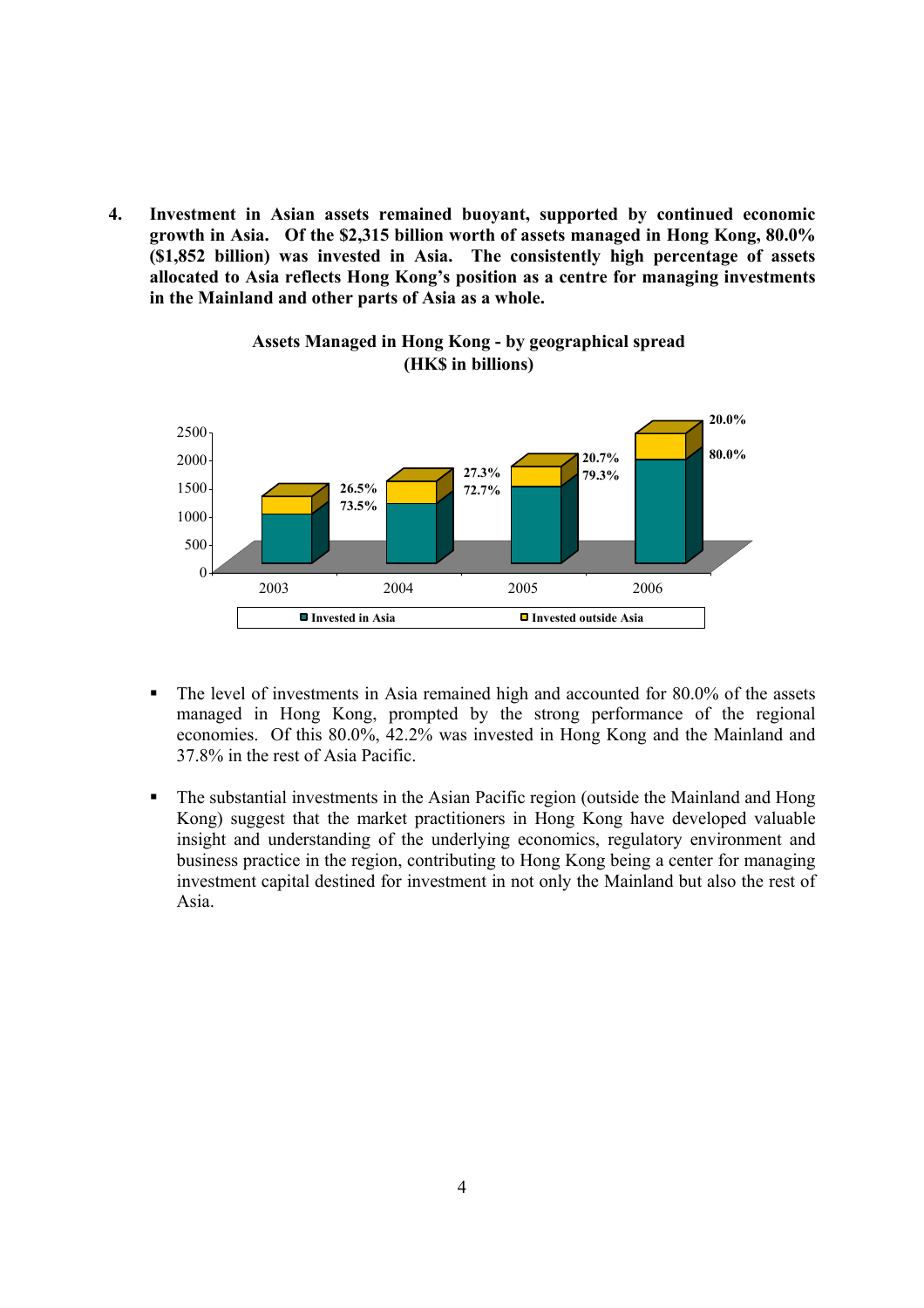# **Outlook and Recent Developments**

Given Hong Kong's quality regulatory environment, sound market infrastructure, presence of a critical mass of professionals and strong international ties, Hong Kong is well-positioned to capture the continued growth in asset management business in the region. The close economic ties with the Mainland also offer opportunities for further development. The SFC will continue to work with the industry to explore appropriate structures and mechanisms to give investors access to the latest investment technology.

#### **1. Hong Kong as an international financial centre for the Mainland and CEPA IV**

- In April 2007, the SFC entered into a Memorandum of Understanding ("MOU") with the CBRC for co-operation and information sharing with respect to Hong Kong licensed intermediaries who provide services to Mainland commercial banks conducting overseas wealth management business on behalf of their clients. In May 2007, the CBRC announced a widening of the scope of investments allowed under the overseas wealth management business provided by the Mainland commercial banks for their clients. The SFC is currently the only securities regulator with whom the CBRC has signed an MOU and Hong Kong is therefore the only non-Mainland equity market in which Mainland commercial banks may invest on behalf of their clients. These measures are expected to contribute to the demand for fund management services in Hong Kong and to generate increased investment via the Hong Kong platform.
- In June 2007, the CSRC announced that QDII fund management companies and securities firms are allowed to invest in overseas stocks and other specified securities that are listed in markets regulated by a supervisory authority that has signed an MOU on regulatory cooperation with the CSRC. Although the SFC is only one of the 33 regulators who have signed MOUs with the CSRC, making Hong Kong only one of the markets that QDII fund management companies and securities firms can invest in, Hong Kong is well positioned to capture business opportunities based on:
	- $\checkmark$  close economic ties with the Mainland
	- $\checkmark$  a well-established, deep and liquid market
	- $\checkmark$  a world class regulatory regime
	- $\checkmark$  a broad range of investment products
	- $\checkmark$  a critical mass of financial talent with international exposure and Mainland experience

Hong Kong is well-placed to capture the tremendous opportunities provided under the QDII scheme.

In June 2007, CEPA IV was signed. Amongst other provisions for qualified Mainland fund management companies to set up subsidiaries in Hong Kong. Together with prior commitments under CEPA, Mainland securities and futures companies and fund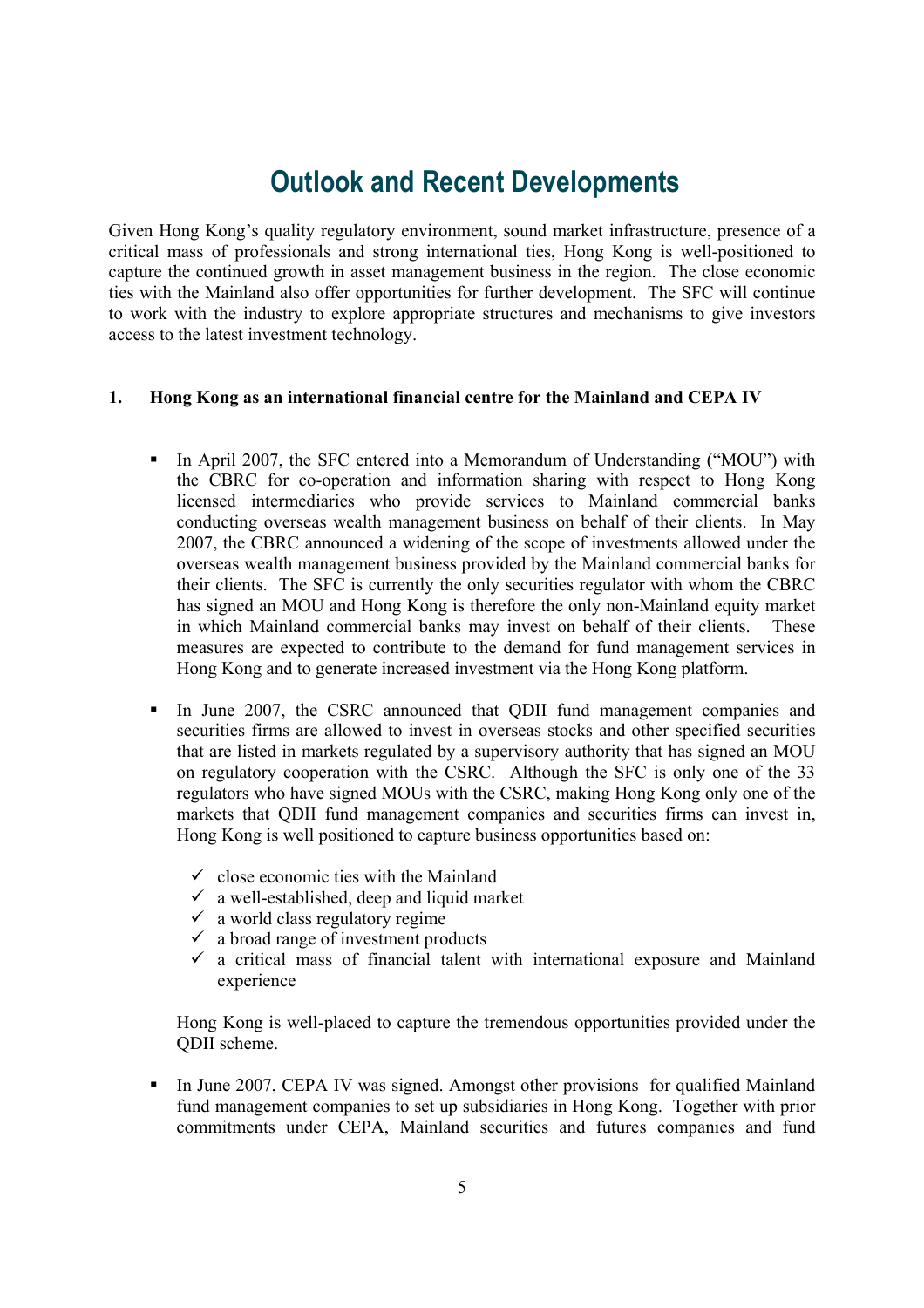management companies can now participate in the Hong Kong market through their subsidiaries. CEPA IV complements the QDII scheme announced by the CSRC and promotes increased participation of Mainland intermediaries in Hong Kong, broadening Hong Kong's intermediary base.

- **2. Hong Kong has already established a strong base of fund management businesses, both in terms of product variety and financial management expertise, and is wellpositioned to capture investment fund flows and act as the springboard for investments in Asia.** 
	- During 2006, the SFC authorised a total of 223 unit trusts and mutual funds (excluding REITs), bringing the number of SFC-authorised funds at the end of the year to 1,973, with a net asset value of around \$7,100 billion, up 36.4% year-on-year. In line with the global interest in emerging markets, a number of funds authorised during the year offered exposure to countries such as the Mainland, Brazil and India.
	- In 2006, a total of 56 Type 9 (asset management) licences were granted to 56 corporations. These new entrants engaged in a variety of activities, including hedge fund management, collective investment scheme management, portfolio management and REIT management.
	- On the fiscal front, the Government's action in 2005 and 2006 to respectively provide for profits tax exemption for offshore funds and to abolish estate duty further enhances Hong Kong's competitiveness as an international financial centre and encourages international investors to hold assets in Hong Kong. This in turn should attract more overseas companies and professionals which will facilitate the further development of Hong Kong's asset management services.

#### **3. The SFC authorises new products and facilitates industry and market development, bearing in mind investor interests.**

- Among the new fund products authorised by the SFC in 2006 and so far this year were:
	- $\checkmark$  the *first* open-ended China A-share fund that substantially invests directly in "A" shares through Qualified Foreign Institutional Investors quota
	- $\checkmark$  the *first* exchange traded fund ("ETF") that tracks the performance of the Indian stock market
	- $\checkmark$  the *first* open-ended fund that provides dedicated exposure to Vietnam
	- $\checkmark$  the *first* ETF that tracks an index on commodities futures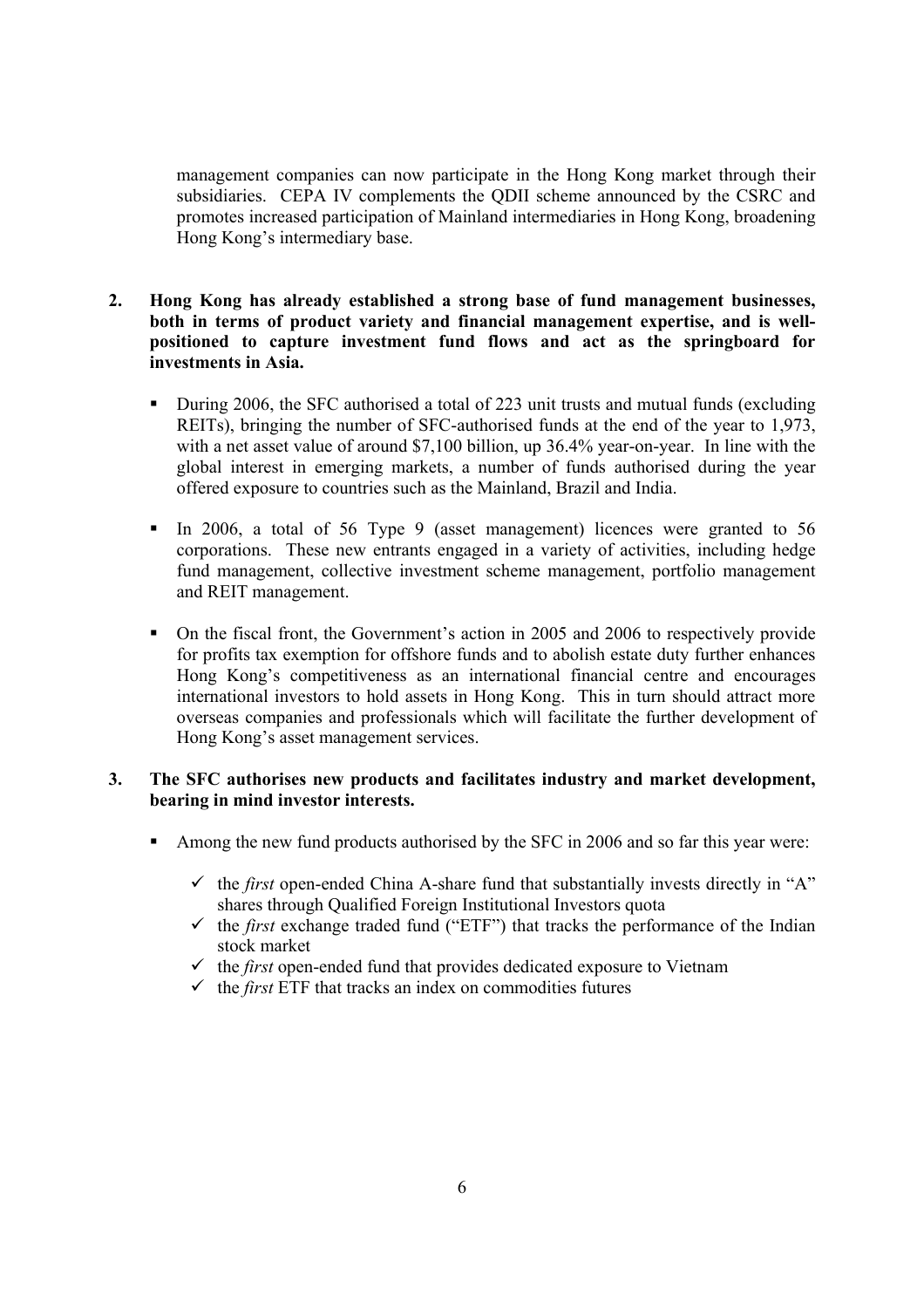- We have already seen a smooth transition to UCITS III and welcome the added flexibility provided by the UCITS III regulations. In March 2007, the SFC issued streamlined measures for processing UCITS III funds with special features, such as guaranteed funds and index funds. Currently, around 200 UCITS III funds have implemented expanded investment powers and used financial derivative instruments for investment purposes.
- Hong Kong is one of the very first jurisdictions in the world to allow the offering of hedge funds to the retail public, which started in 2002. As at  $31<sup>st</sup>$  March 2007, the net asset size of our 14 authorised retail hedge funds was \$12.96 billion.
- Hong Kong has a total of 17 listed ETFs, with an aggregate market capitalisation of HK\$82.82 billion as at mid-July 2007. Hong Kong's ETF market is the largest in Asia ex Japan, in terms of market capitalisation. Through these ETFs, investors may participate in investments in markets such as Hong Kong, the Mainland, Russia and India, and in Asian bonds and in commodities futures.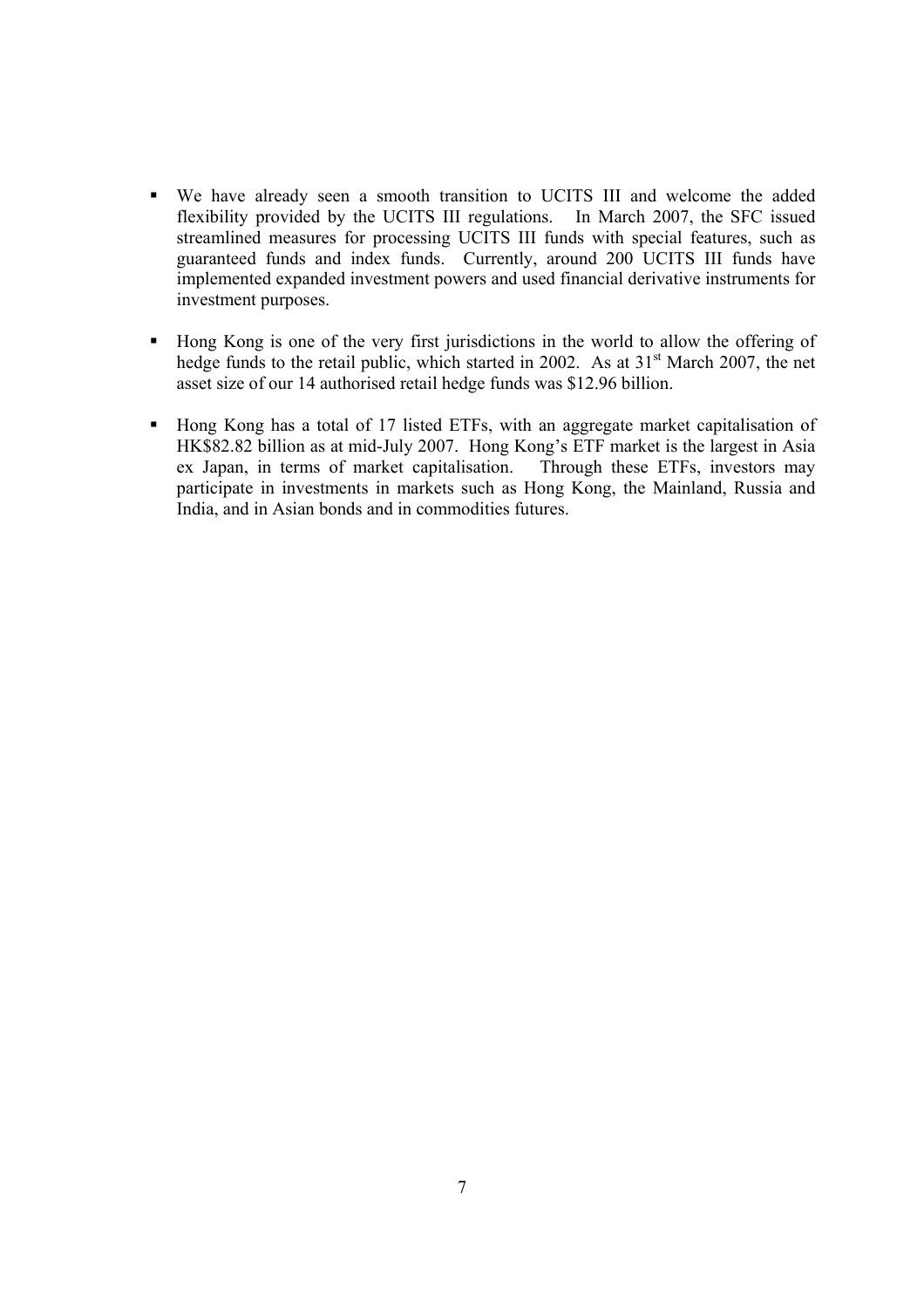# **Survey Report**

### **Introduction**

- 1. The FMAS is an annual survey conducted by the SFC since 1999 to collect information and data on the general state of affairs of the fund management industry in Hong Kong. It helps the SFC plan its policies and operations.
- 2. The survey covers the fund management activities of two types of firms in Hong Kong, namely:
	- (a) corporations which are licensed by the SFC and engage in asset management and fund advisory businesses<sup>1,5</sup> (collectively "licensed corporations" or "LC"); and
	- (b) banks which engage in asset management and other private banking activities (collectively "registered institutions" or "RI"), and are subject to the same regulatory regime (i.e. the Securities and Futures Ordinance (the "SFO")) as the licensed corporations in respect of their fund management activities<sup>2</sup>.
- 3. Questionnaires (the "FMAS 2006 Questionnaire") were sent to the licensed corporations and, with the assistance of the Hong Kong Monetary Authority, to the registered institutions, to enquire about their fund management activities as at 31 December 2006. The questionnaire sent to the registered institutions was largely the same as that sent to the licensed corporations, except for minor adjustments to cater for their different business nature and operations.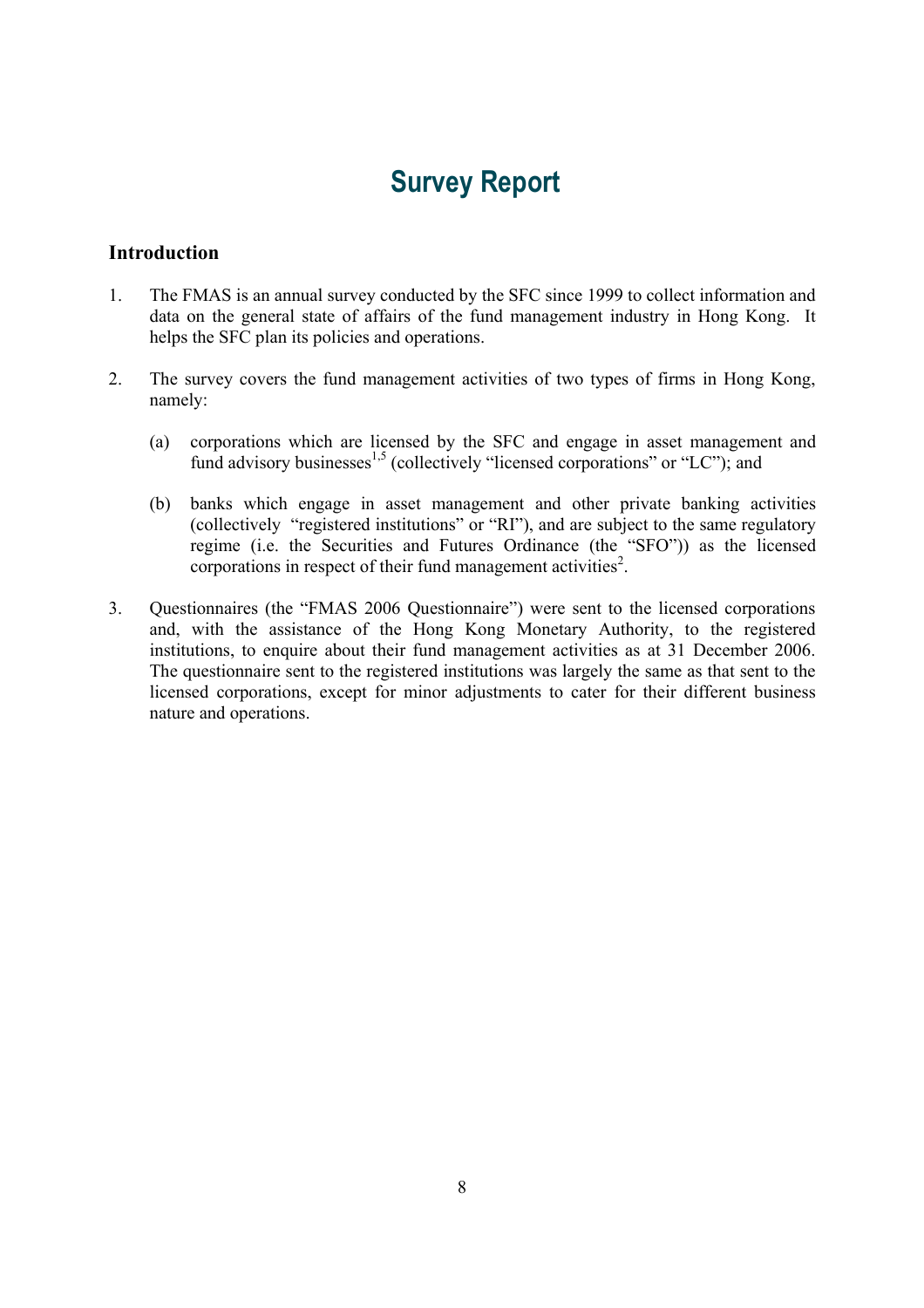## **Responses**

#### *General*

- 4. A total of 292 firms responded to the FMAS 2006 Questionnaire, of which 172 licensed corporations and 51 registered institutions reported that they had conducted fund management activities in 2006, while 69 respondents had not conducted any such activities.
- 5. 205 firms, comprising 169 licensed corporations and 36 registered institutions, reported that they had conducted asset management, advisory business and/or other private banking activities in 2006. Among these firms, 41 licensed corporations and 21 registered institutions reported that they had distributed collective investment schemes during the year.
- 6. 18 firms, three licensed corporations and 15 registered institutions, had not conducted asset management, advisory business and/or other private banking activities in 2006 but had engaged in distribution of collective investment schemes.

#### *Licensed corporations*

7. An analysis of the activities of the 169 licensed corporations that had asset management business and/or had engaged in advisory business on funds or portfolios is shown below:

| Respondents with assets under pure advisory business only | 30  |
|-----------------------------------------------------------|-----|
| Respondents with both of the above businesses             | 33  |
|                                                           | 169 |

#### *Registered institutions*

8. An analysis of the activities of the 36 registered institutions that had asset management business and/or had engaged in other private banking activities is shown below:

| Respondents with both of the above businesses          | 13<br>36 |
|--------------------------------------------------------|----------|
| Respondents with other private banking activities only | 12       |
| Respondents with asset management business only        |          |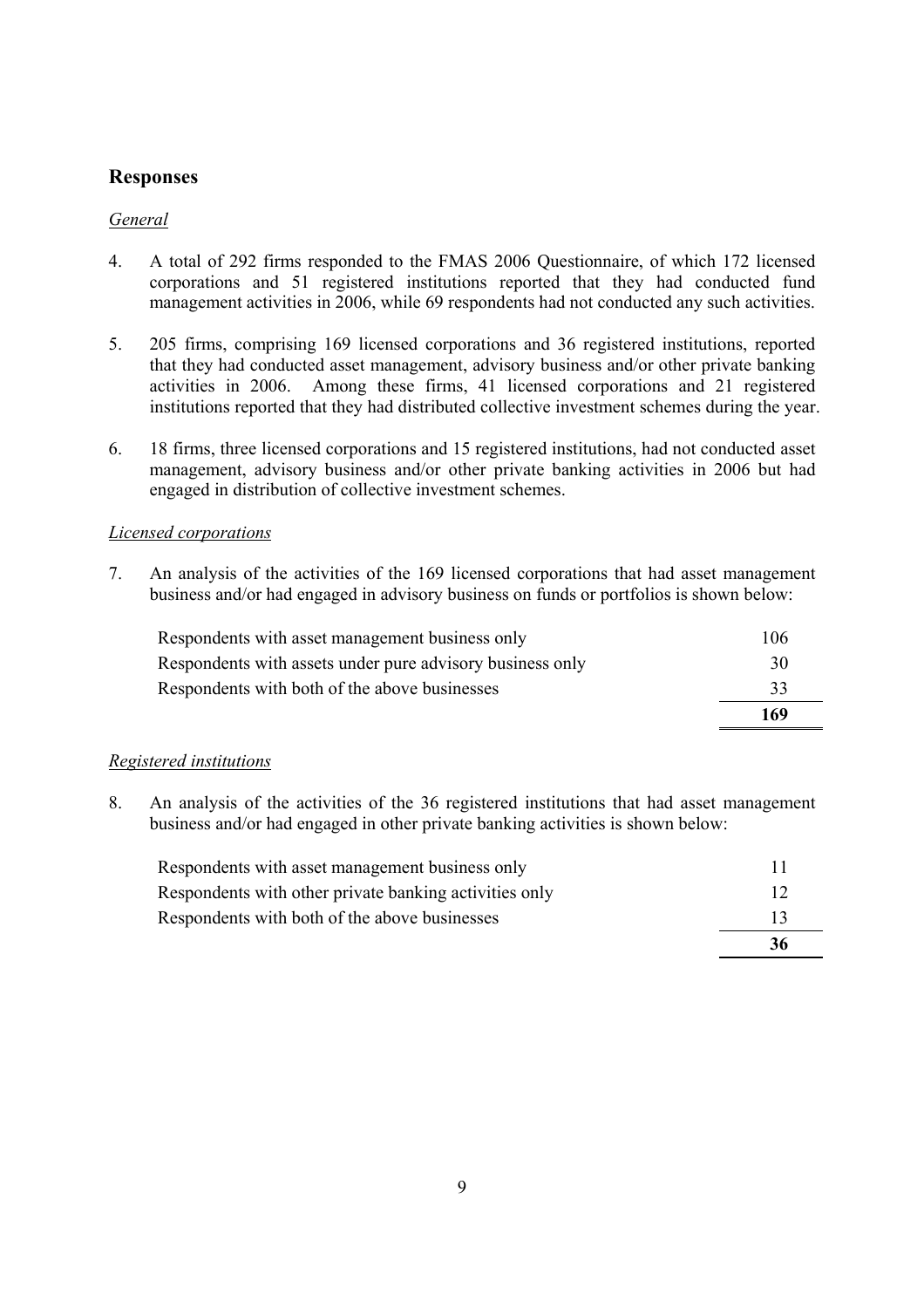# **Findings3**

### *Combined fund management business (\$6,154 billion)*

9. Hong Kong's combined fund management business amounted to \$6,154 billion at the end of 2006, representing a year-on-year growth of 36.0% (2-year growth: 70.1%).



#### **Combined Fund Management Business (HK\$ in billions)**

10. The combined fund management business can be analysed as follows:

| Licensed<br>corporations | Registered<br>institutions | <b>Total</b> |
|--------------------------|----------------------------|--------------|
| 3,980                    | 154                        | 4,134        |
| 552                      |                            | 552          |
|                          | 1,415                      | 1,415        |
| 4,532                    | 1,569                      | 6,101        |
| 53                       |                            | 53           |
| 4,585                    | 1,569                      | 6,154        |
|                          |                            |              |

For major aggregate figures of FMAS 2006, see Appendix on page 20.

11. Licensed corporations reported an aggregate increase of 31.1% in their asset management business and funds under advisory business. By category, their asset management business rose 27.5% while assets under pure advisory business were up 67.1%.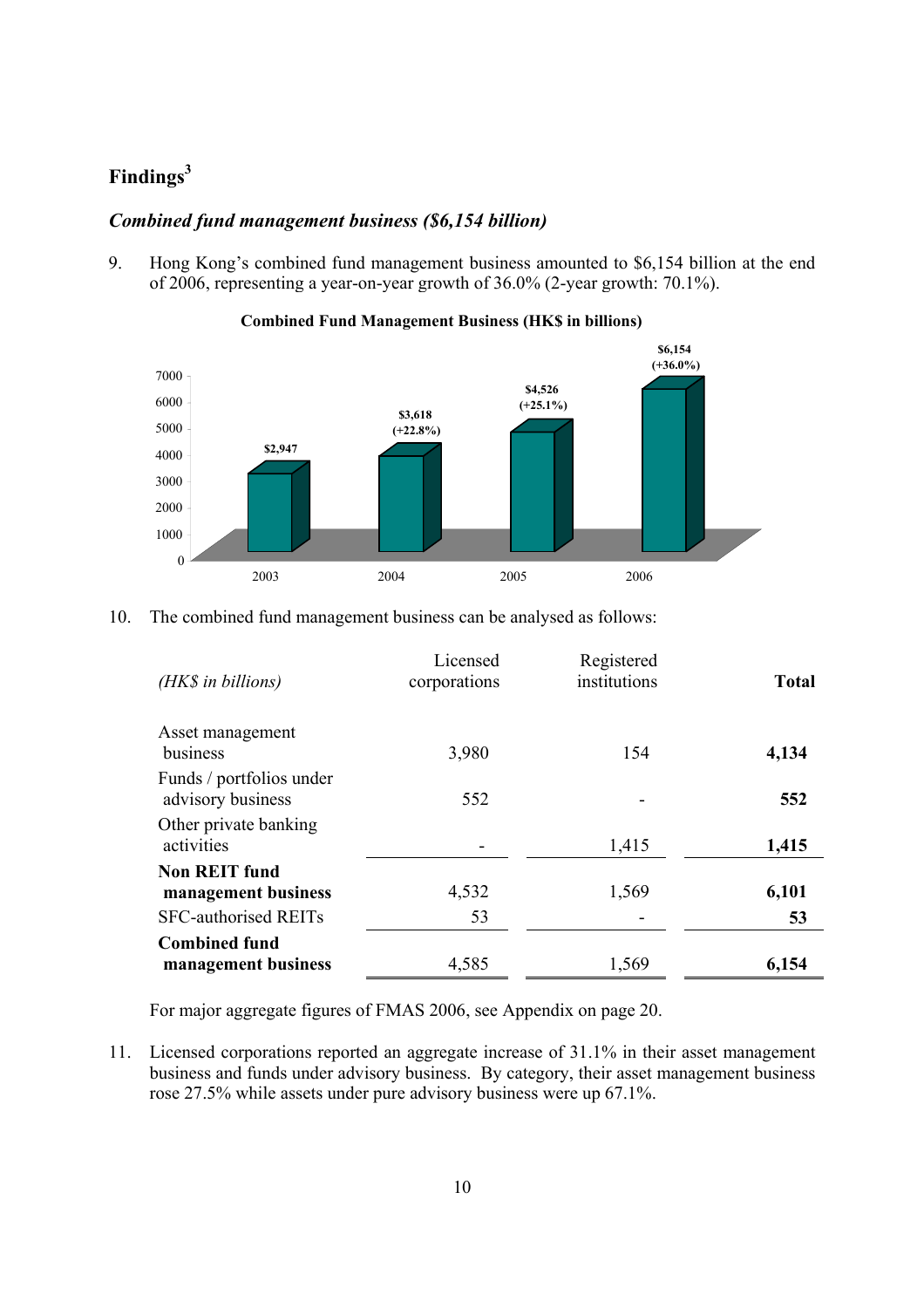12. Registered institutions reported an aggregate 52.2% gain in their asset management business and other private banking activities. By category, their asset management business rose by 34.1% while other private banking activities surged 54.5%.

#### *Asset management business of licensed corporations and registered institutions (\$4,134 billion), collectively Asset Management Business*

13. Asset management business of \$4,134 billion represented an increase of 27.5% from \$3,242 billion in 2005. In general, respondents attributed the growth to the positive performance of the financial markets, the inflow of investment monies and the launch of new funds.

#### *Asset management business (\$4,134 billion) - by type of funds*



14. In value terms, institutional funds continued to represent the largest segment, accounting for 38.3% of total asset management business. The amount of institutional funds rose by 42.7% year-on-year.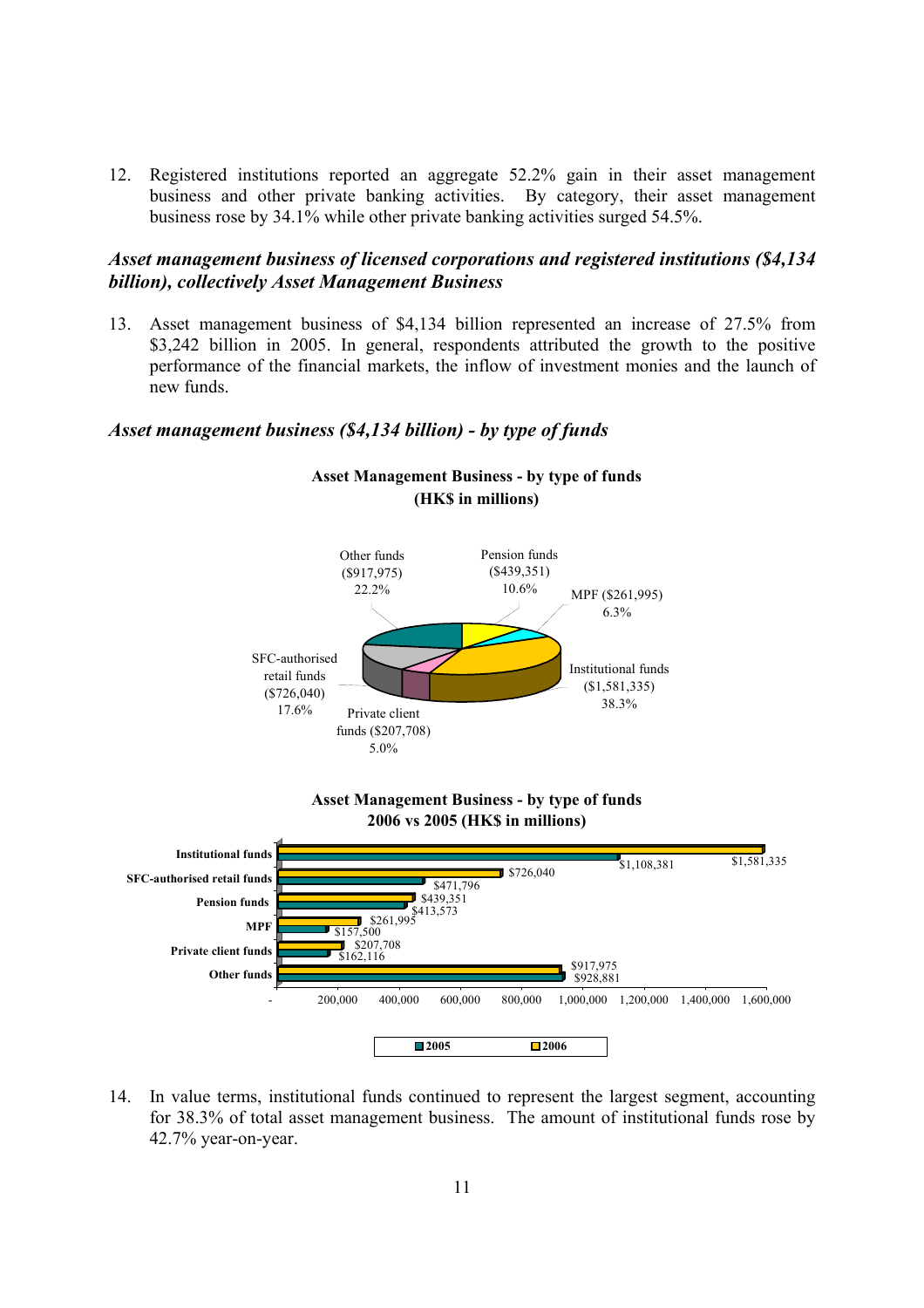- 15. SFC-authorised unit trusts and mutual funds also demonstrated very strong growth of 53.9% during the year. Increased retail participation in fund investment and the introduction of new funds have contributed to the steady growth of SFC-authorised funds over the years, accounting for 17.6% of asset management business in 2006, up from 12.6% in 2003. According to the Hong Kong Investment Funds Association statistics, the gross sales of all retail investment funds amounted to \$190 billion in 2006, up 72.5% from 2005.
- 16. Measured by growth rates, MPF funds took the lead with a 66.3% gain during the year, supported by increased contributions to the MPF schemes due to an enlarged workforce and gains in salary levels, as the economy of Hong Kong gathered strength. Since peaking at 7.9% in 2003, the unemployment rate of Hong Kong has fallen from 5.2% at the end of 2005 to 4.4% at the end of  $2006^6$ . Over the three-year period, the amount of MPF funds has grown by nearly three times, from \$95 billion in 2003 to \$262 billion in 2006. MPF funds are expected to make further substantial gains in the coming years, on the back of continued mandatory contributions and increases in voluntary contributions as a growing percentage of the working population make use of the MPF schemes to invest for their retirement.

| $(HK\$ in<br>millions)                                | Licensed<br>corporations | Registered<br>institutions | Total                |
|-------------------------------------------------------|--------------------------|----------------------------|----------------------|
| Hong Kong<br>investors<br>$(\% \text{ of total})$     | 1,422,774 (35.7%)        | 59,103 (38.4%)             | 1,481,877 (35.8%)    |
| Non Hong<br>Kong investors<br>$(\% \text{ of total})$ | 2,557,661 (64.3%)        | 94,866 (61.6%)             | 2,652,527 (64.2%)    |
| Total<br>$(100.0\%)$                                  | 3,980,435 (100.0%)       | 153,969 (100.0%)           | $4,134,404$ (100.0%) |

#### *Asset management business (\$4,134 billion) – by source of funds*

- 17. Funds from non-Hong Kong investors have consistently accounted for around two-thirds of the asset management business. The growth of non-Hong Kong sourced funds is expected to show further growth, as the relaxation of the investment scope of the QDII scheme prompts an influx of investment capital from the Mainland.
- 18. Locally, the appetite for investment among Hong Kong investors remained buoyant on the back of strong economic growth. They contributed \$1,482 billion worth of funds to the total asset management business, up 35.0% year-on-year. In 2005, Hong Kong investors contributed \$1,098 billion worth of funds, representing a growth of 16.9% from 2004.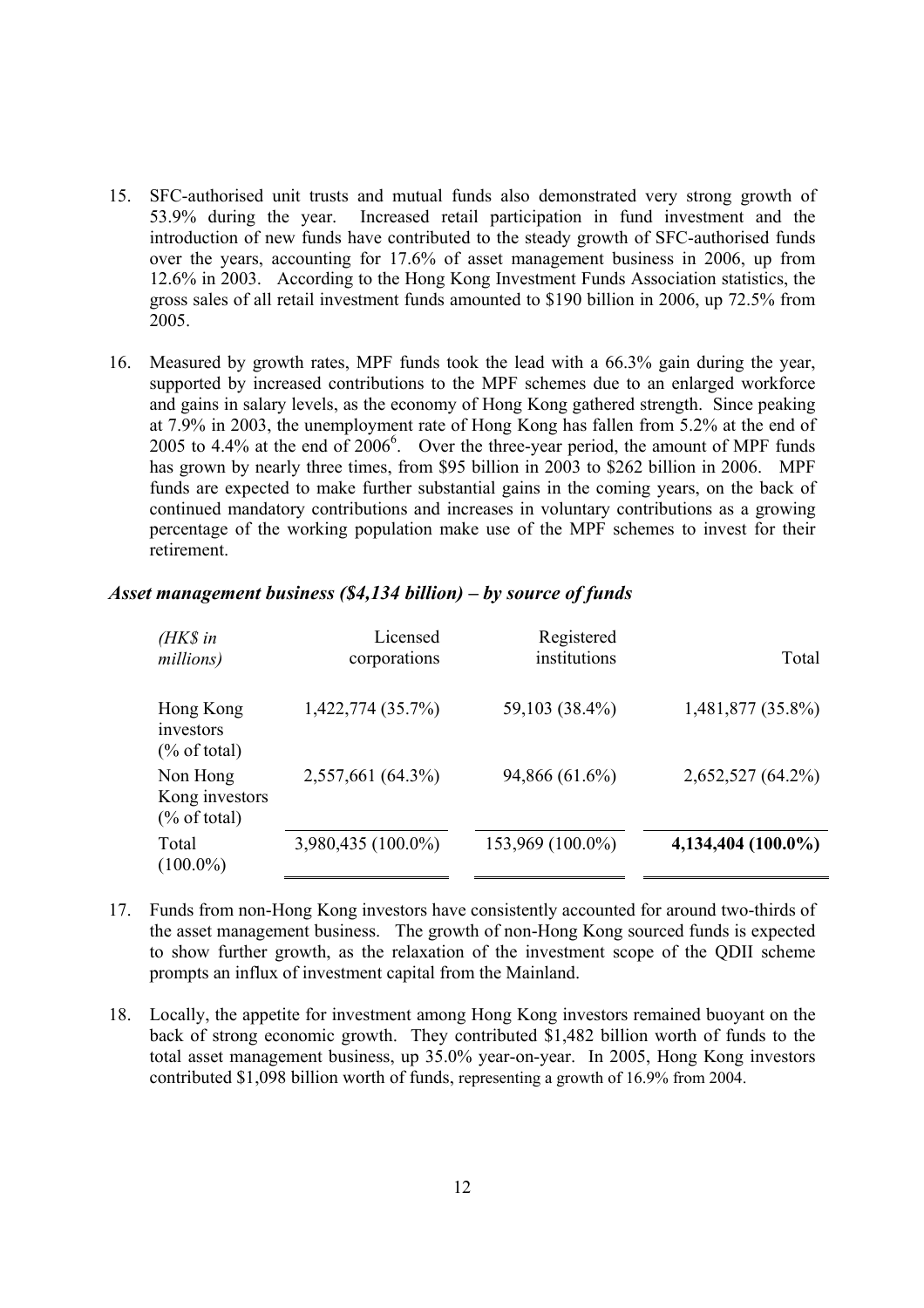#### *Asset management business (\$4,134 billion) – by allocation of investments*

| (HK\$ in millions)                                  | Licensed<br>corporations | Registered<br>institutions | Total                |
|-----------------------------------------------------|--------------------------|----------------------------|----------------------|
| Invested in Hong<br>Kong<br>$(\% \text{ of total})$ | 1,053,251(26.5%)         | $11,912(7.7\%)$            | $1,065,163(25.8\%)$  |
| Invested overseas<br>$(\%$ of total)                | 2,927,184 (73.5%)        | 142,057 (92.3%)            | $3,069,241(74.2\%)$  |
| Total<br>$(100.0\%)$                                | 3,980,435 (100.0%)       | 153,969 (100.0%)           | $4,134,404$ (100.0%) |

- 19. Due to the concentration of international financial institutions, the presence of a robust regulatory regime and the strategic location of Hong Kong, Hong Kong acts as a springboard for managing investments in the region. In value terms, \$3,069 billion or 74.2% of the assets managed were invested overseas.
- 20. The remaining 25.8% of the assets were invested in Hong Kong. Among such investments, there was an increase in allocation to equities vis-à-vis bonds and other types of investments, reflecting the strong performance of the equity markets. The weighting of equity investments increased from 65.1% in 2005 to 75.4% in 2006, while investments in bonds declined from 25.4% in 2005 to 16.2% in 2006.
- 21. The substantial increase in funds invested in Hong Kong equities can be attributed to the increased investments in Mainland enterprises via the Hong Kong stock market. In 2006, a total of 17 H-share companies were listed in Hong Kong, raising a total of \$289 billion in the initial public offerings. As at the end of 2006, there were 95 H-share companies and 86 red chips listed in Hong Kong, accounting for an aggregate market capitalisation of \$6,315 billion, representing 47.7% of the total market capitalisation of the Hong Kong stock market.

#### *Asset management business (\$4,134 billion) – by location of management*

| (HK\$ in millions)                                 | Licensed<br>corporations | Registered<br>institutions | Total                |
|----------------------------------------------------|--------------------------|----------------------------|----------------------|
| Managed in Hong<br>Kong<br>$(\% \text{ of total})$ | 2,206,783 (55.4%)        | 108,489 (70.5%)            | 2,315,272 (56.0%)    |
| Managed<br>overseas<br>$(\%$ of total)             | $1,773,652$ (44.6%)      | 45,480 (29.5%)             | $1,819,132(44.0\%)$  |
| Total<br>$(100.0\%)$                               | 3,980,435 (100.0%)       | 153,969 (100.0%)           | $4,134,404$ (100.0%) |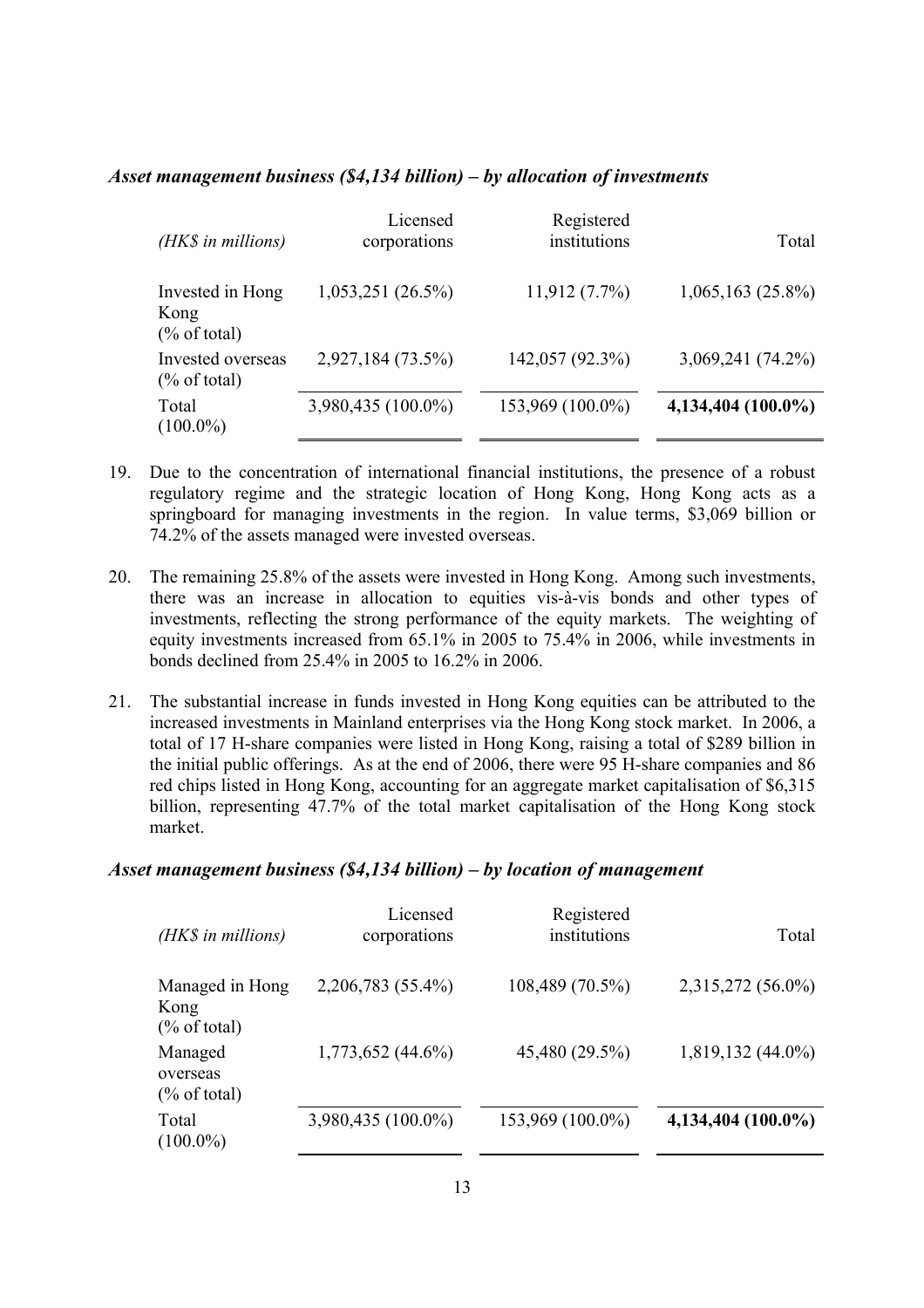22. The amount of assets managed in Hong Kong has consistently been maintained at 50% or above. In 2006, 56.0% of the asset management business (2005: 53.2%) or \$2,315 billion (2005: \$1,725 billion) was managed in Hong Kong.

*Assets managed in Hong Kong (\$2,315 billion) – by type of funds*



#### **Assets Managed in Hong Kong - by type of funds (HK\$ in millions)**





- 23. Among the \$2,315 billion worth of assets managed in Hong Kong, \$2,207 billion was under the management of licensed corporations and \$108 billion was under the management of registered institutions. Institutional funds continued to dominate as the largest type of funds, while SFC-authorised funds recorded the strongest growth of 57.5% from \$366 billion in 2005 to \$577 billion in 2006.
- 24. A total of 223 new funds were authorised during the year, bringing the number of SFCauthorised unit trusts and mutual funds at the end of 2006 to 1,973. Among the funds authorised during the year, there was an increase in funds that proposed to invest in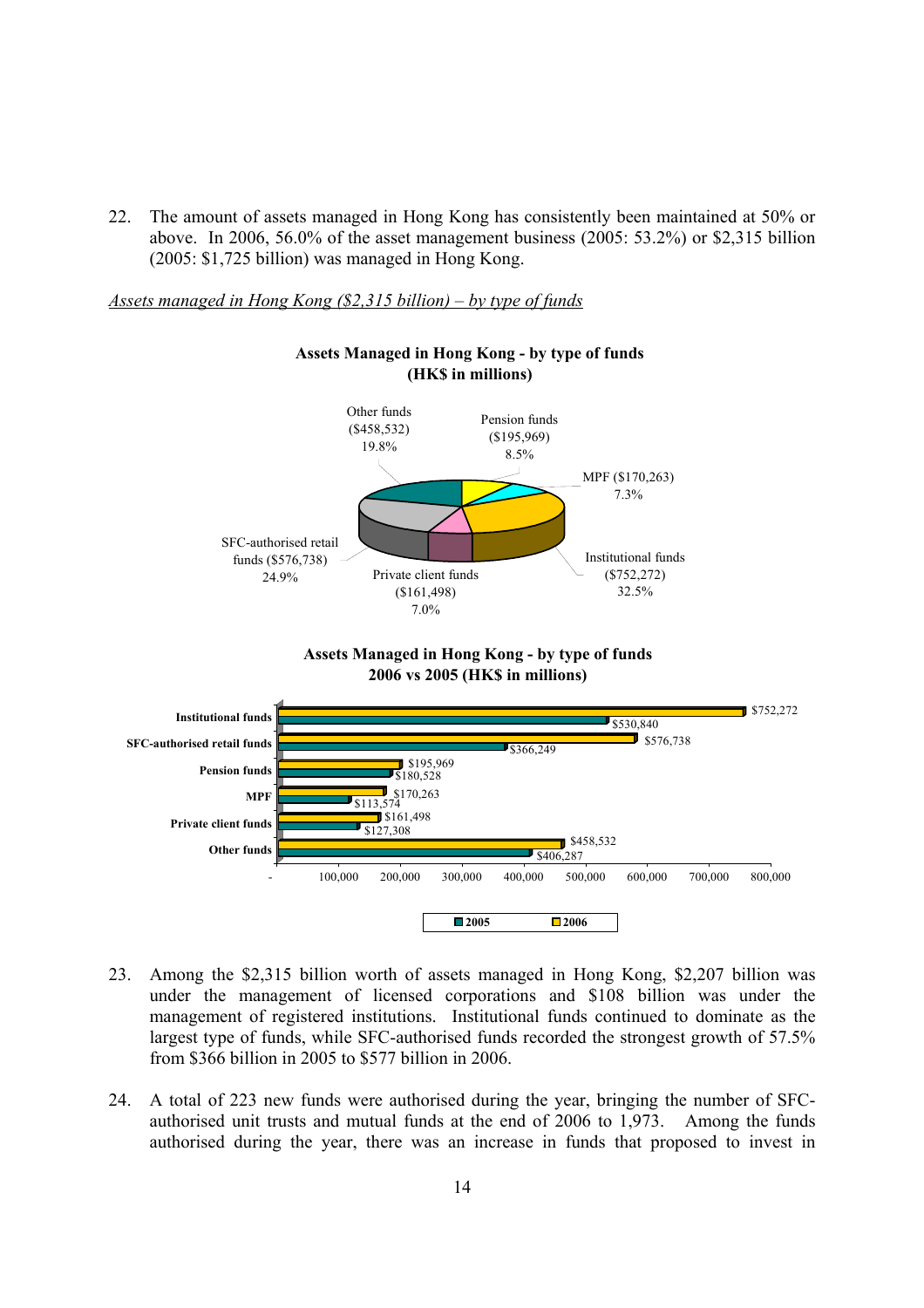emerging markets or real estate investments. In line with the increasing interest in real estate investment trusts, a number of such funds proposed to use real estate investment trusts as a means for gaining exposure to real estate assets, in addition to property stocks.

*Assets managed in Hong Kong (\$2,315 billion) – by geographical spread*



#### **Assets Managed in Hong Kong - by geographical spread (HK\$ in millions)**





- 25. Reflecting the increased allocation of assets to emerging markets, the weightings of investments in Hong Kong and Mainland rose significantly while those of investments in Japan declined during the year. Among the SFC-authorised unit trusts and mutual funds, a growing number of funds provide exposure to the Mainland, and some offer investments in emerging markets like Russia, India, Vietnam and Latin America.
- 26. Diversification of investments into emerging markets not only provides investors with added investment choices, but also allows market practitioners to further enhance the range of investment expertise among the investment professionals in Hong Kong.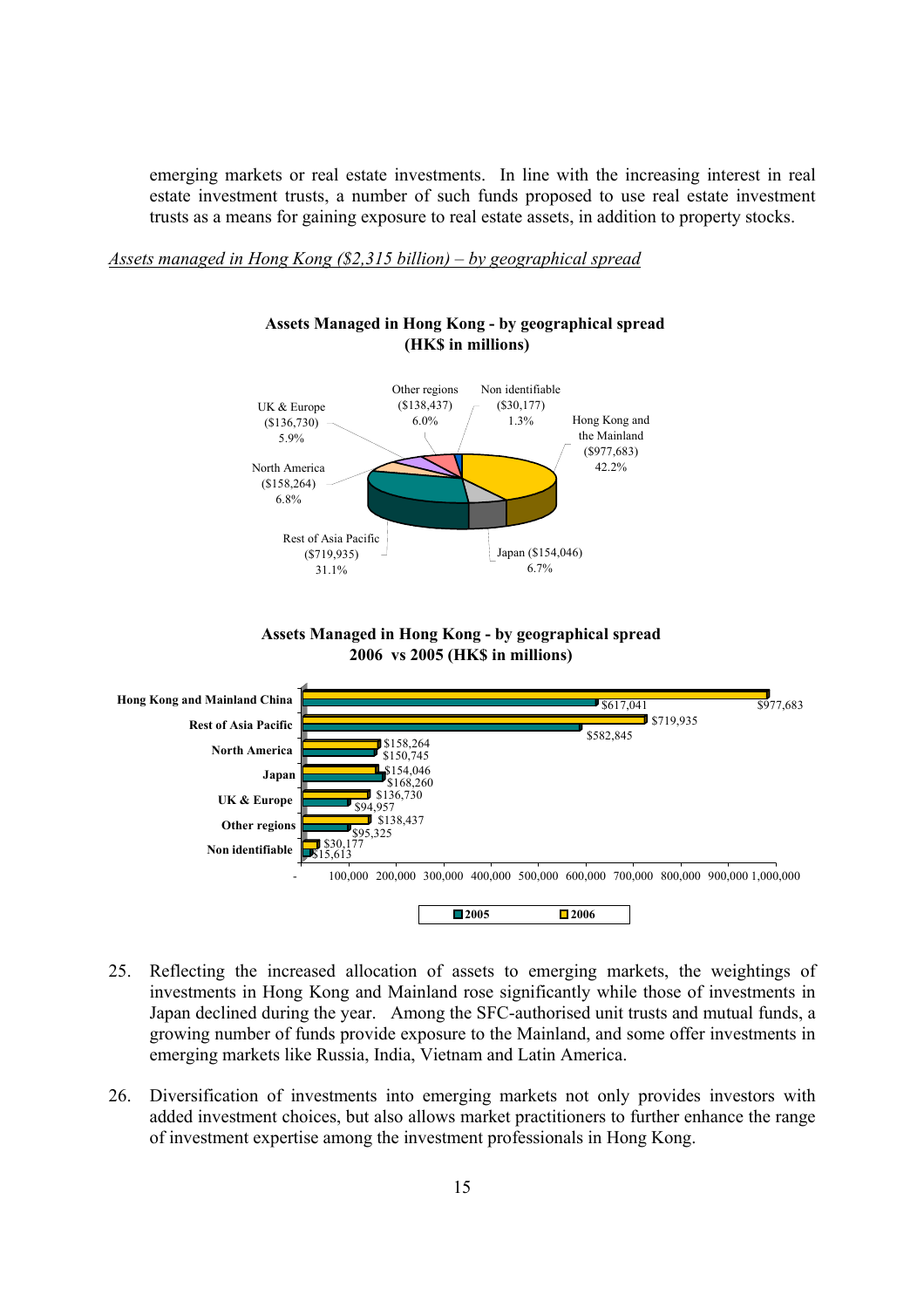#### *Total assets under pure advisory business (\$552 billion)*

27. The growth of advisory business gained momentum in 2006, up 67.1% to \$552 billion, compared with growth rates of 37.1% and 15.2% in 2005 and 2004 respectively. This was the highest growth rate recorded since data on advisory business was first collected in FMAS 2001 and represents a three-fold increase from then. Pure advisory business could develop into another significant activity among the licensed corporations as they capitalise on their investment expertise and broaden the range of wealth management services they offer, in addition to traditional asset management.



#### **Total Assets under Advisory Business - by type of funds (HK\$ in millions)**





28. SFC-authorised retail funds recorded the largest increase in assets in respect of which advisory services were given. They doubled during the year to \$194 billion and overtook institutional funds as the largest category of assets under advisory business.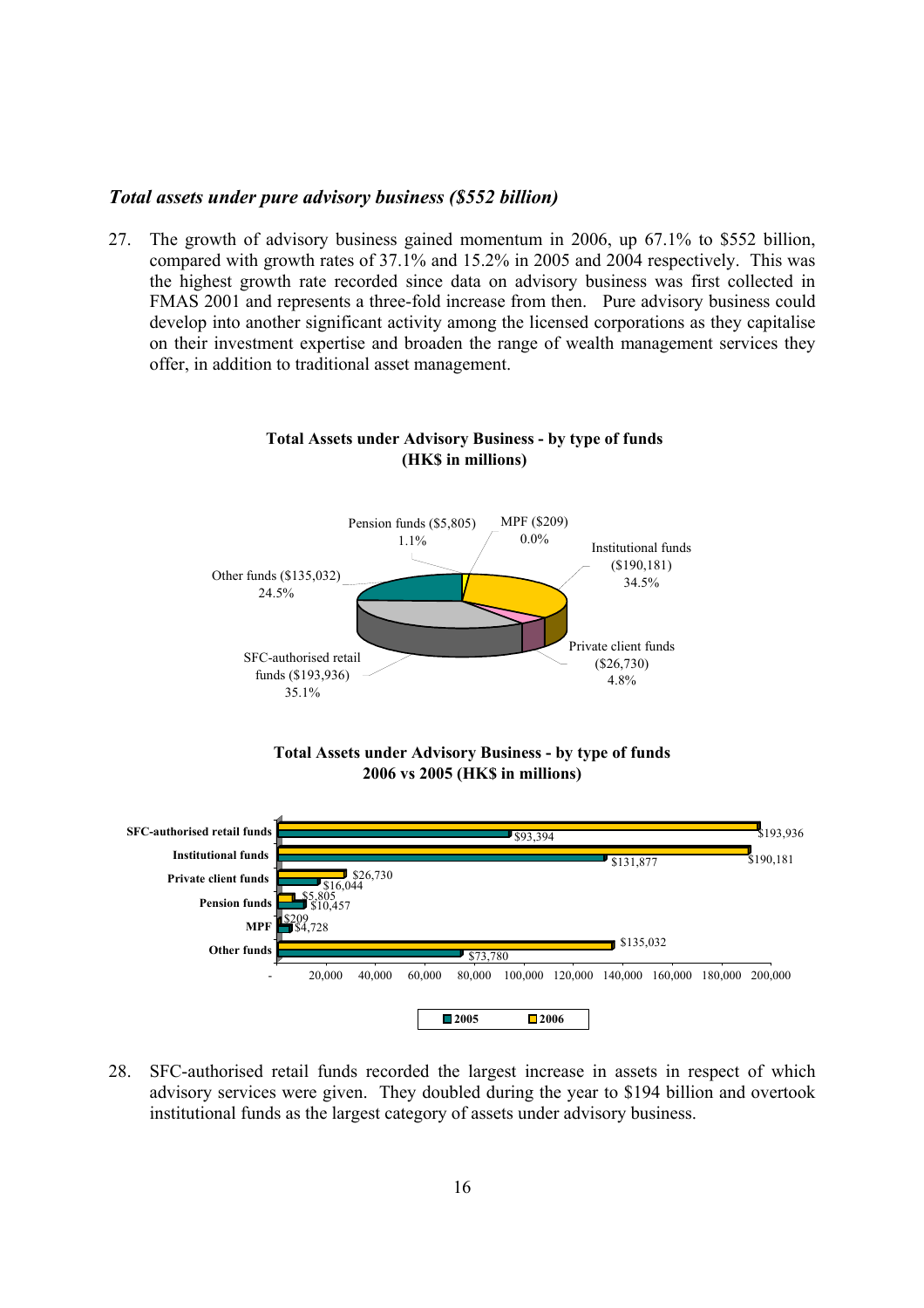- 29. Assets under advice were mostly derived from overseas and totalled \$448 billion, accounting for 81.2% of the advisory business.
- 30. The percentage of assets advised in Hong Kong remained steady at around 62%, though the amount grew by 66.2% in value terms from \$207 billion in 2005 to \$344 billion in 2006.
- 31. Out of the total \$344 billion worth of assets advised in Hong Kong, 96.8% or \$333 billion was directly advised by the licensed corporations in Hong Kong while the remaining was sub-contracted or delegated to other offices / third parties.

#### *Other private banking activities (\$1,415 billion)*

- 32. In addition to asset management, registered institutions also provide advisory services to their private banking clients. These other private banking activities increased by 54.5% to \$1,415 billion in 2006 from \$916 billion in 2005. 51.6% of these funds were sourced from Hong Kong investors and the rest from non-Hong Kong investors.
- 33. The strategic location of Hong Kong in Asia and the presence of well-established international banking institutions allow effective penetration of the wealth management business in Asia. According to the 2007 World Wealth Report released by Merrill Lynch and Capgemini, the Mainland is among the top countries with the fastest-growing high-networth individuals ("HNWIs"<sup>7</sup>). The Mainland's HNWI population grew by 7.8% in 2006. Other emerging economies such as Latin America, Russia and the Middle East have also recorded strong growth in HNWI population.
- 34. It was further noted that the growth in HNWI population was accompanied by an acceleration in globalisation of wealth creation. 2006 saw investment money flowing from the emerging economies into direct foreign investment and stockmarket investments. Hong Kong, backed by a critical mass of professionals with international perspective and financial skills, is well-positioned to attract such HNWIs in their search for international investment management. The engagement of private bankers for wealth management has also gained acceptance among the financial elites and registered institutions have strengthened their resources in developing this aspect of their business.
- 35. The emerging importance of other private banking activities and pure advisory business complements the growth of the traditional asset management business and enhances Hong Kong's status as a regional centre for wealth management.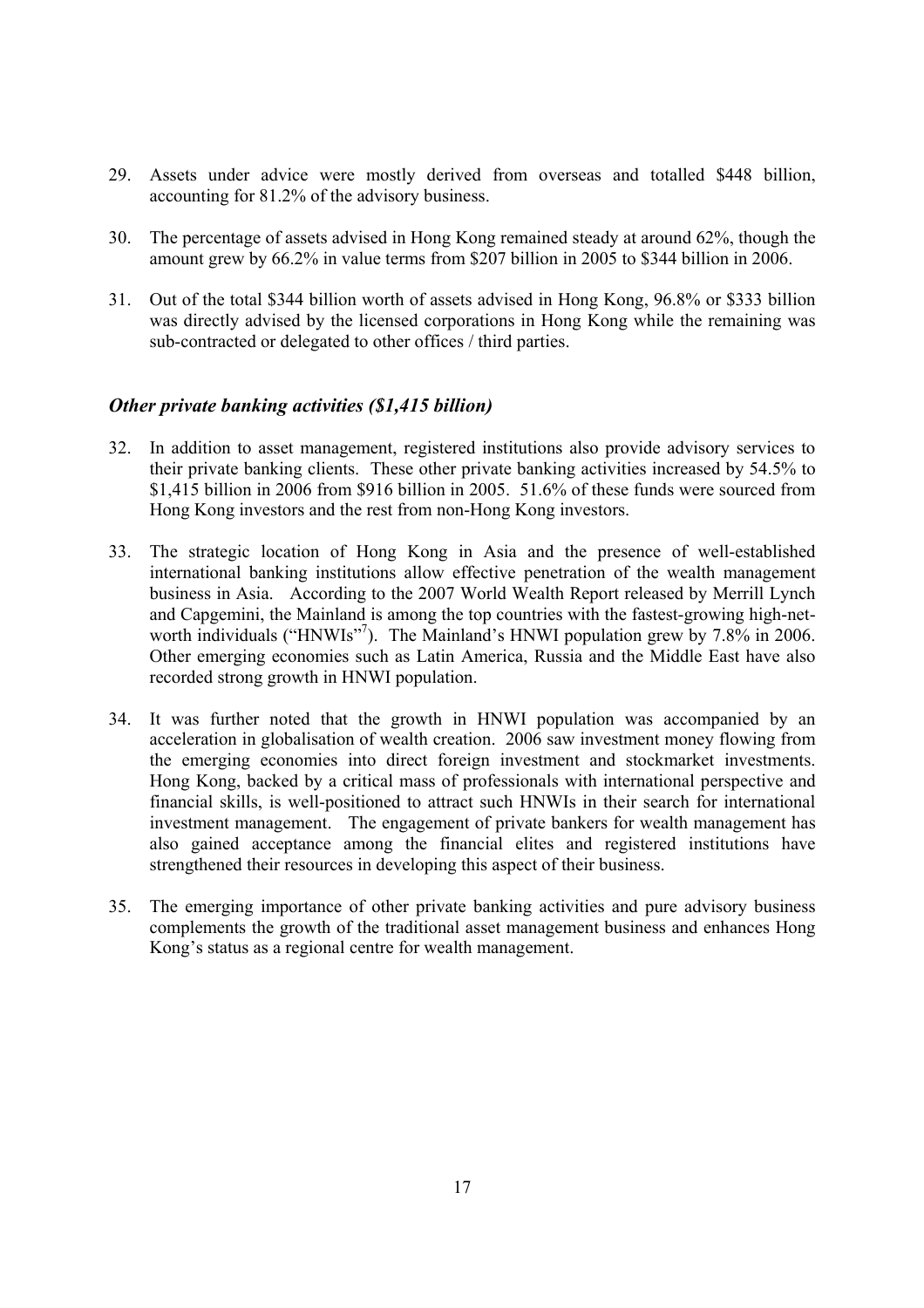#### *SFC-authorised REITs (\$53 billion)*

- 36. The market capitalisation of SFC-authorised REITs increased by 39.9% in 2006, with a total of five listed REITs, offering investors opportunities to invest in a wide range of assets, including prime office space in Central, commercial spaces in decentralised and fringe areas, and commercial space in the Mainland. Acquisitions have commenced among REITs during the year, with two listed REITs making acquisitions to augment their property portfolios.
- 37. The size of Hong Kong is limited and Hong Kong has already got a substantial universe of listed real estate assets in the form of listed property companies. A significant part of the growth of our REIT market will be through the process of overseas investments by REITs in Hong Kong. In addition to our vast hinterland of the Mainland, strong growth to the Hong Kong REIT market is also expected to come from elsewhere in Asia. As Asian real estate markets open up in the coming years due to rapid urbanisation, strong economic growth and the increasing presence of foreign institutional investors, the Asian market will constitute a potent force in the development of REITs in Hong Kong.

### *Profile of staff*



#### **Staff in Fund Management Business - by job function**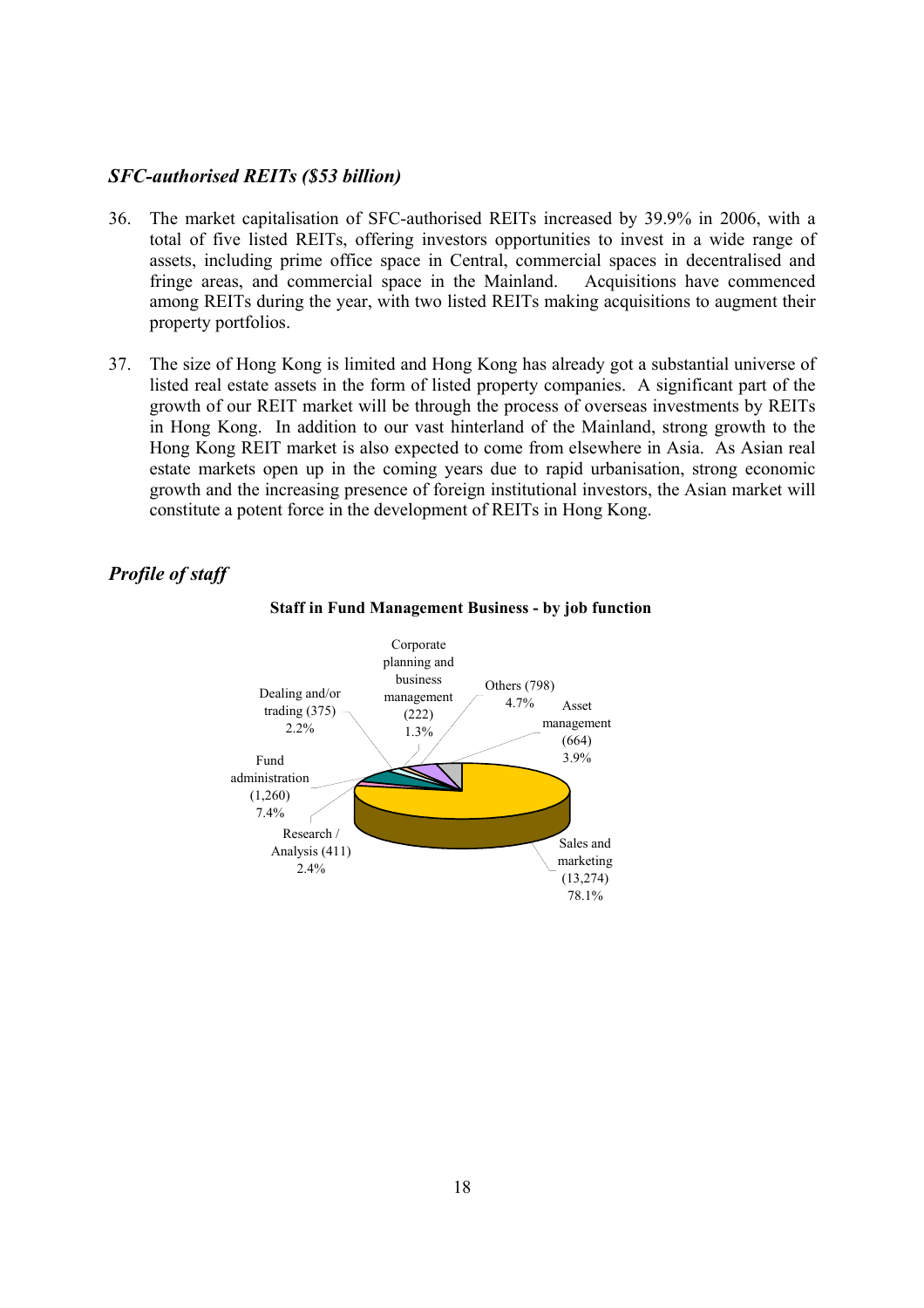

#### **Staff in Fund Management Business - by job function 2006 vs 2005**

38. Buoyant fund management activities have prompted growth in employment among licensed corporations and registered institutions. Together, they reported a 5.7% increase in the number of staff engaged in fund management business. The majority of the increase was seen in sales and marketing function, indicating efforts made to ensure the level of client servicing could be maintained despite the inflow of funds from a broadened client base.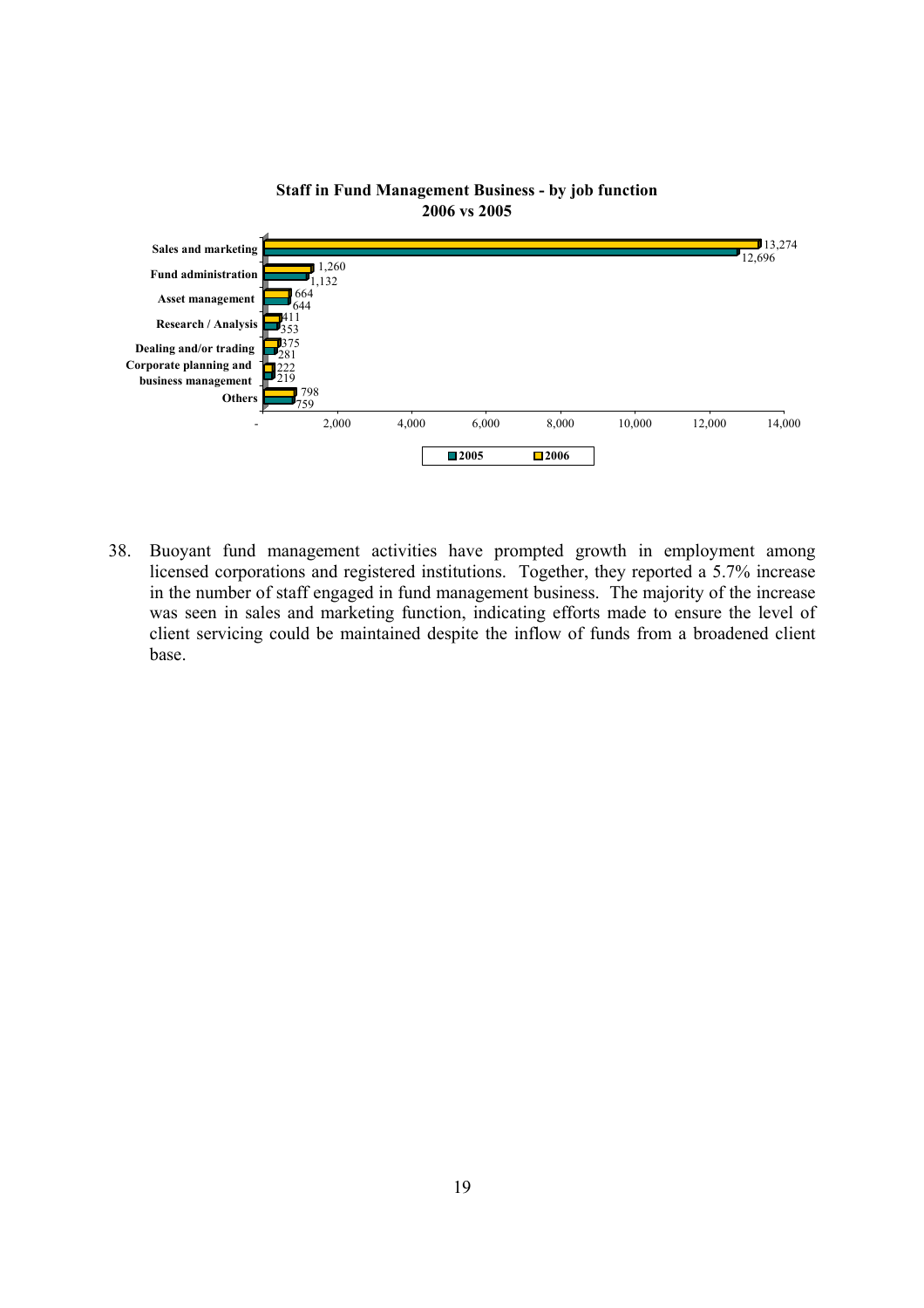# **Appendix – Major Aggregate Figures**

The major aggregate figures are summarised in the following table.

| (HK\$ in millions)                                                                                                       | <b>Aggregate asset size</b><br>as at 31 December 2006 |                          |           |
|--------------------------------------------------------------------------------------------------------------------------|-------------------------------------------------------|--------------------------|-----------|
|                                                                                                                          | LC                                                    | RI                       | LC+RI     |
| Asset management of funds / portfolios                                                                                   |                                                       |                          |           |
| Total assets managed by the firm $(A) = (B) + (C)$                                                                       | 3,980,435                                             | 153,969                  | 4,134,404 |
| Total assets directly managed by the firm in Hong Kong (B)                                                               | 1,939,062                                             | 103,775                  | 2,042,837 |
| Total assets sub-contracted or delegated to other offices /<br>third parties for management $(C) = (D) + (E)$            | 2,041,373                                             | 50,194                   | 2,091,567 |
| Total assets sub-contracted or delegated to other offices /<br>third parties in Hong Kong for management (D)             | 267,721                                               | 4,714                    | 272,435   |
| Total assets sub-contracted or delegated to overseas offices /<br>third parties for management (E)                       | 1,773,652                                             | 45,480                   | 1,819,132 |
| Total assets managed in Hong Kong $(F) = (B) + (D)$                                                                      | 2,206,783                                             | 108,489                  | 2,315,272 |
| Giving advice on funds / portfolios                                                                                      |                                                       |                          |           |
| Total assets under advisory business of the firm<br>$(H) = (I) + (J)$                                                    | 551,893                                               | ۰                        | 551,893   |
| Assets directly advised by the firm in Hong Kong (I)                                                                     | 333,147                                               |                          | 333,147   |
| Assets sub-contracted or delegated to other offices / third<br>parties for providing advisory services $(J) = (K) + (L)$ | 218,746                                               |                          | 218,746   |
| Assets sub-contracted or delegated to other offices / third<br>parties in Hong Kong for providing advisory services (K)  | 11,027                                                |                          | 11,027    |
| Assets sub-contracted or delegated to overseas offices / third<br>parties for providing advisory services (L)            | 207,719                                               | $\overline{\phantom{a}}$ | 207,719   |
| Assets on which advice is given in Hong Kong<br>$(M) = (I) + (K)$                                                        | 344,174                                               |                          | 344,174   |
| Other private banking activities                                                                                         |                                                       |                          |           |
| Total assets under other private banking activities                                                                      |                                                       | 1,415,353                | 1,415,353 |
| <b>SFC-authorised REITs</b>                                                                                              |                                                       |                          |           |
| Total market capitalisation of SFC-authorised REITs                                                                      | 53,073                                                |                          | 53,073    |